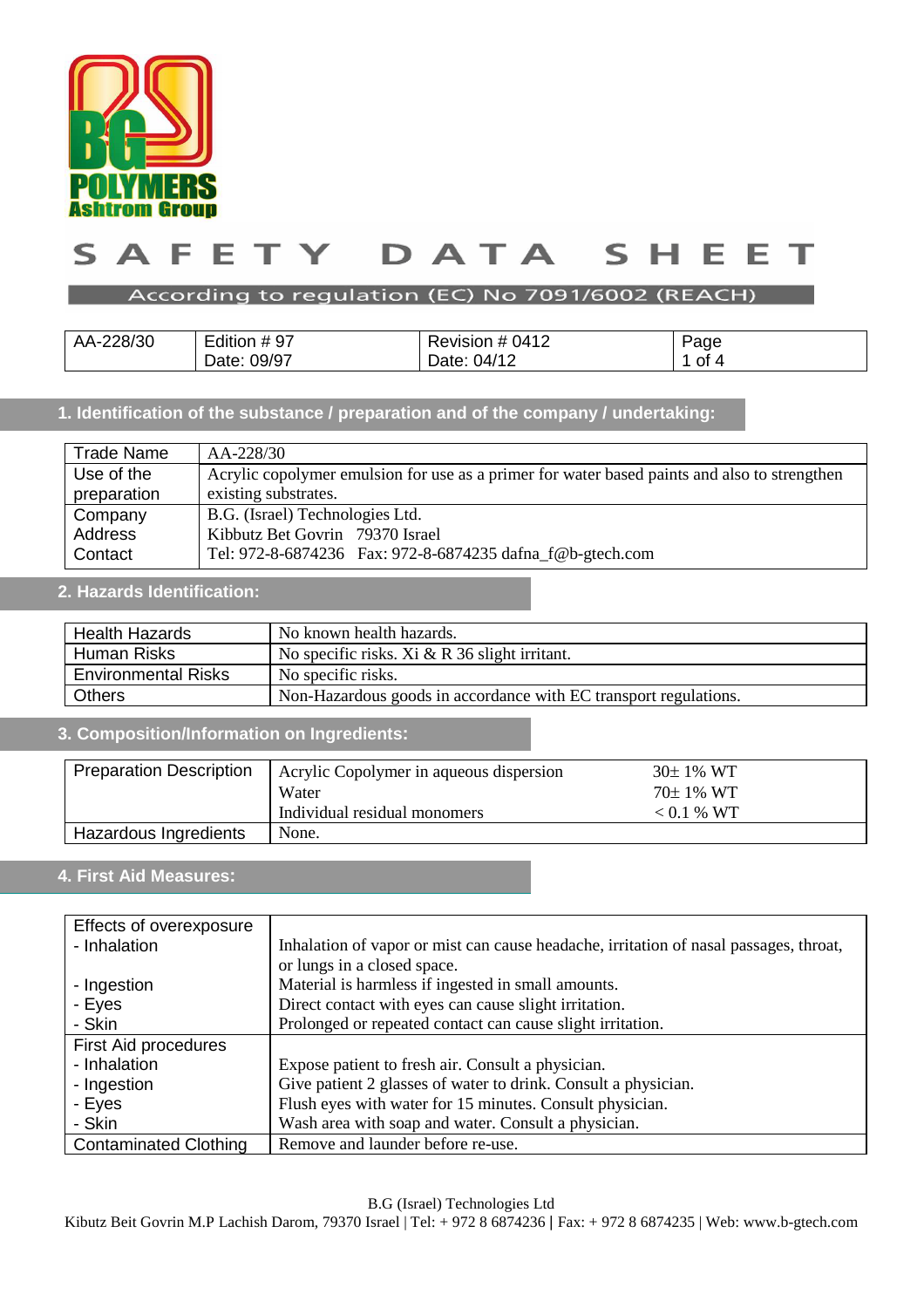

#### TY DATA  $\mathsf{s}$ A F E.  $\mathsf{S}$ н. Е E т

## According to regulation (EC) No 7091/6002 (REACH)

| AA-228/30 | Edition #97    | -<br>0412<br>Revision # | Page   |
|-----------|----------------|-------------------------|--------|
|           | 09/97<br>Date: | 04/12<br>Date:          | ∠ ot 4 |

## **5. Fire Fighting Measures:**

| <b>Risks</b> | Non-c<br>dispersion.<br>-combustible-<br>aqueous |
|--------------|--------------------------------------------------|
| Мc<br>162    | $\alpha$<br>plicable.<br>Not<br>αı               |
|              |                                                  |

# **6. Accidental Release Measures:**

| Personal precautions             |                                                                          |
|----------------------------------|--------------------------------------------------------------------------|
| - Respiratory protection         | Follow section 8 indications.                                            |
| - Eye/face/skin protection       | Avoid eye/face contact.                                                  |
| <b>Environmental precautions</b> |                                                                          |
| - Corrective action              | Confine area of spill.                                                   |
| - Disposal                       | Follow section 13 indications.                                           |
| Clean-up methods                 | In accordance with local regulations:                                    |
| - Small spill or leak            | Clean with water and send to waste disposal.                             |
| - Large spill or leak            | Absorb with dry sand or other inert material and send to waste disposal. |

## **7. Handling and Storage:**

| Handling              | In accordance with chemical products handling precautions. |
|-----------------------|------------------------------------------------------------|
| - Temperature         | $5^{\circ}$ -35 $^{\circ}$ C.                              |
| - Washing facilities  | Emergency eye and adequate washing facilities.             |
| - Cleaning facilities | Skin cleaners available.                                   |
| Storage               |                                                            |
| - Area                | Indoor/Outdoor store in original containers in shade.      |
| -Temperature          | Protect from freezing.                                     |
| - Empty drums         | Follow section 13 indications.                             |

## **8. Exposure Controls/ Personal Protections:**

| Respiratory protection | Avoid inhalation of vapors. Use adequate respiratory equipment. |
|------------------------|-----------------------------------------------------------------|
| Hand protection        | Wear rubber or synthetic gloves.                                |
| Eye/Face protection    | Safety eye wear against splash.                                 |
| Skin protection        | Prevent contact with contaminated clothing.                     |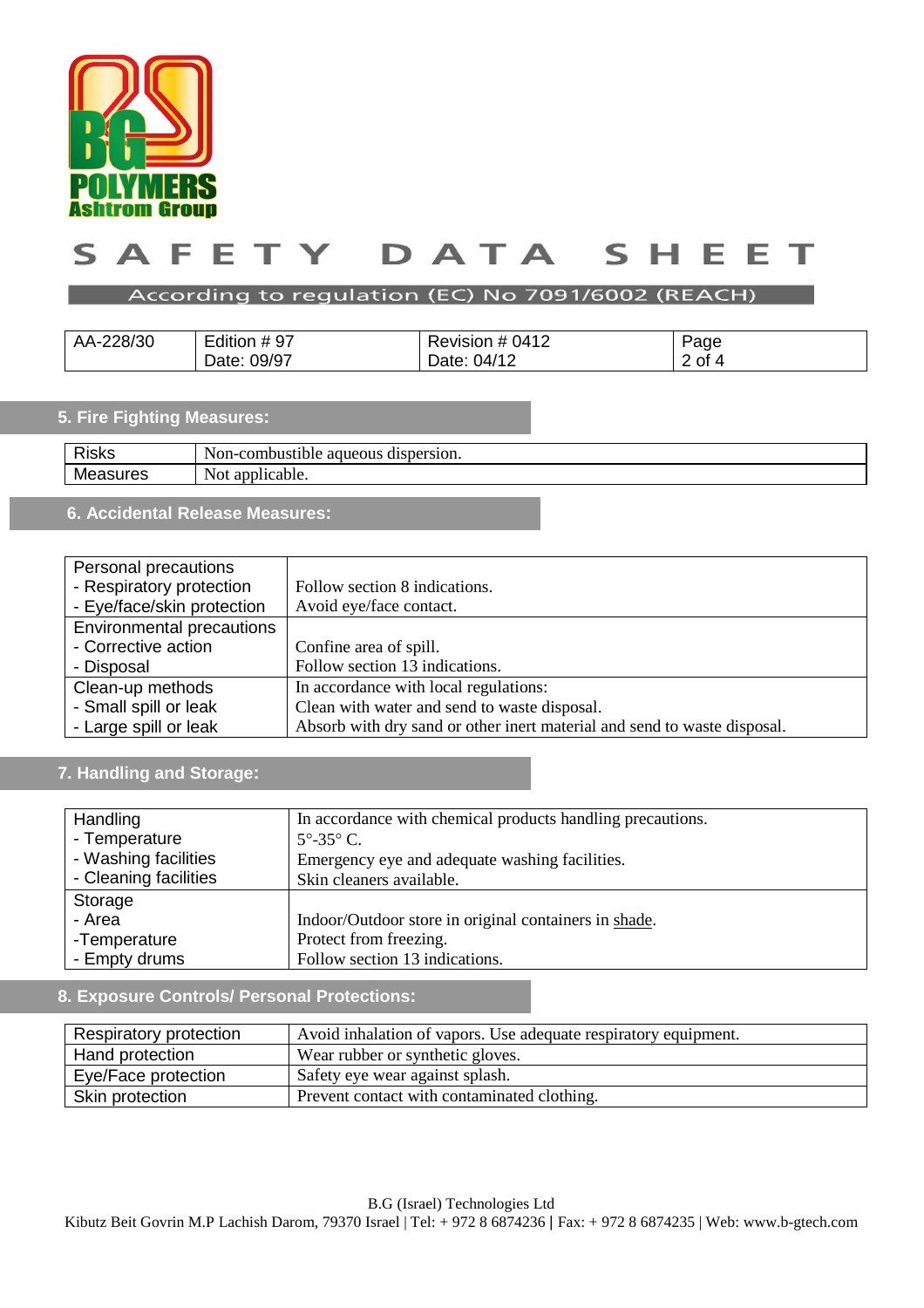

#### DATA E F TY. ς  $\blacktriangle$ ς E

#### According to regulation (EC) No 7091/6002 (REACH)

| AA-228/30 | Edition #97    | Revision # 0412 | Page |
|-----------|----------------|-----------------|------|
|           | 09/97<br>Date: | Date: 04/12     | 3 of |

#### **9. Physical and Chemical Properties:**

| Appearance                                  | Milky                  |
|---------------------------------------------|------------------------|
| Odor                                        | Slightly plastic smell |
| <b>PH</b>                                   | $7.5 - 8.5$            |
| Boiling point at 101.3 kPa, °C              | 100 (water)            |
| Melting Range °C                            | $0^{\circ}$ (water)    |
| Vapor pressure at 25°C mmHg                 | 23 (water)             |
| Relative density at 25°C, g/ml              | 1.04                   |
| Solubility in water at 25°C                 | Miscible at any ratio  |
| Viscosity at 25°C, cps. Brookfield LVT 1/60 | $5 - 15$               |
| Volatile % by weight                        | 70±1%                  |
| Minimum Film Formation Temperature          | $13^{\circ}$ C         |

## **10. Stability, Reactivity and Storage:**

| Stability  | Stable under normal use, $3^{\circ}$ C $<$ temperature $<$ 30 $^{\circ}$ C. |
|------------|-----------------------------------------------------------------------------|
| Reactivity | No reactivity.                                                              |
| Storage    | Stable 12 month from production date under recommended storage condition.   |

#### **11. Toxicological Information:**

Our experience has shown no risk to health if handled and processed according to recommendations.

#### **12. Ecological Information:**

Does not inhibit degradation activity in activated sludge when introduced properly in low concentrations - abiotic processes. Local effluent regulations should be followed.

#### **13. Disposal Considerations:**

| Waste Disposal method            | . incineration.<br>ontrolled            |
|----------------------------------|-----------------------------------------|
| Drums disposal method<br>Empty ' | Disposal by reputable drum conditioner. |